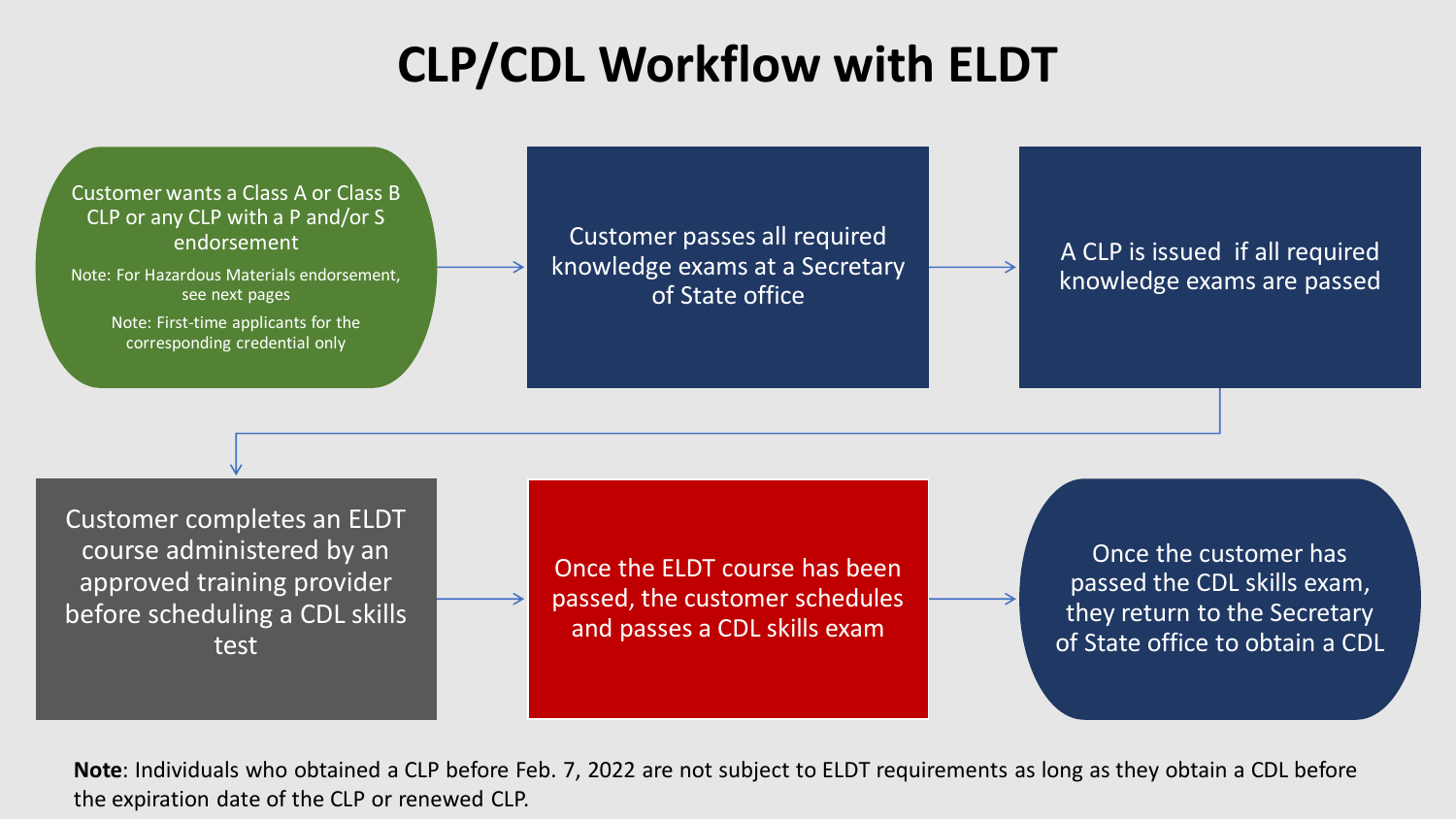## Customer wants a Class C CLP with Hazardous Materials

Note: First-time Hazardous Material endorsements only

Customer completes the HazMat ELDT course prior to taking the knowledge exam at a Secretary of State office

Once the ELDT course is passed, the customer must pass the HazMat knowledge test at a Secretary of State office before the Class C CLP can be issued

The Secretary of State office issues a Class C CLP

The customer schedules a Class C CDL skills exam. No additional ELDT course is required

Customer returns to a Secretary of State office to convert the Class C CLP to a Class C CDL with the HazMat endorsement

**Note**: Individuals who obtained a CLP before Feb. 7, 2022 are not subject to ELDT requirements as long as they obtain a CDL before the expiration date of the CLP or renewed CLP.